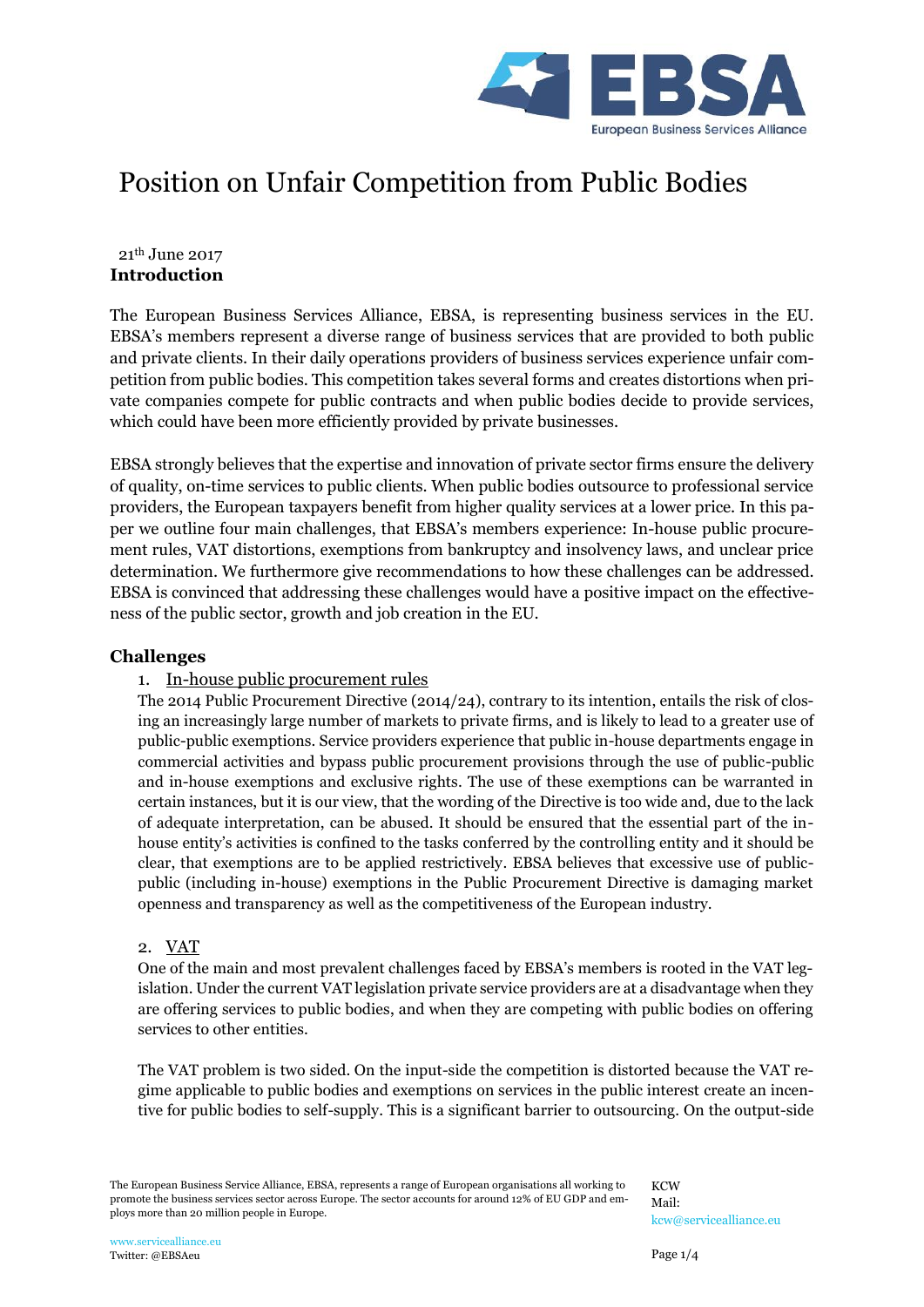the competition is distorted because exempted public bodies often are in direct competition with private service providers, who remain subject to VAT, when it comes to offering services to other public entities.

#### *Input-side distortions:*

Private operators engaged in for instance the healthcare, social, and education sectors currently experience large difficulties as they need to include VAT in their final price, which public bodies subsequently are unable to deduct. The issue is further exacerbated by high VAT rates in several Member States, causing costs to increase substantially via the non-deductible VAT. This leads to a disincentive for public bodies to invest or to outsource even where services could be provided more efficiently by private providers.

The extend of the incentive to self-supply depends on different factors

- The VAT rate on the particular service and the materials used to supply it in the particular Member State
- Whether exemptions are applied based on the nature of the service or based on the nature of the provider (public vs. private)
- Whether the standard or a reduced rate is applied to private operators (the distortion being more significant where the standard rate applies).

The bias towards self-supply that follows from the current VAT rules can be found in numerous sectors and all Member States.

#### *Output-side distortions:*

Private service providers also continue to experience competition from VAT exempt public bodies who supply their service to other public bodies. This can for instance be an in-house cleaning service for a school, which starts providing its cleaning service to the local university as well, without this being a part of its original mandate.

This amounts to unfair competition, as the public service providers are exempt from VAT hence can offer a lower price than private service providers, and the access to the market gets restricted in particular for SMEs.

While some Member States have put in place measures to correct this, distortions of competition on both the input and output side persist in most EU countries. While each Member State can decide whether to involve private entities in these sectors, once private enterprises are given access to these markets, it should be on equal footing with public actors. This is currently not the case as the applicable VAT rules are conducive to distortions of competition as outlined above. As a result, society misses out on investments in new equipment, facilities and innovations and a more efficient use of tax-payers money.

# 3. Exemptions from bankruptcy and insolvency law

The output distortion explained above goes further than the VAT problem. Public sector departments do not fall under usual insolvency or bankruptcy procedures. This improves their financial position to reduce charges which would normally feature in their budgets, and gives them the ability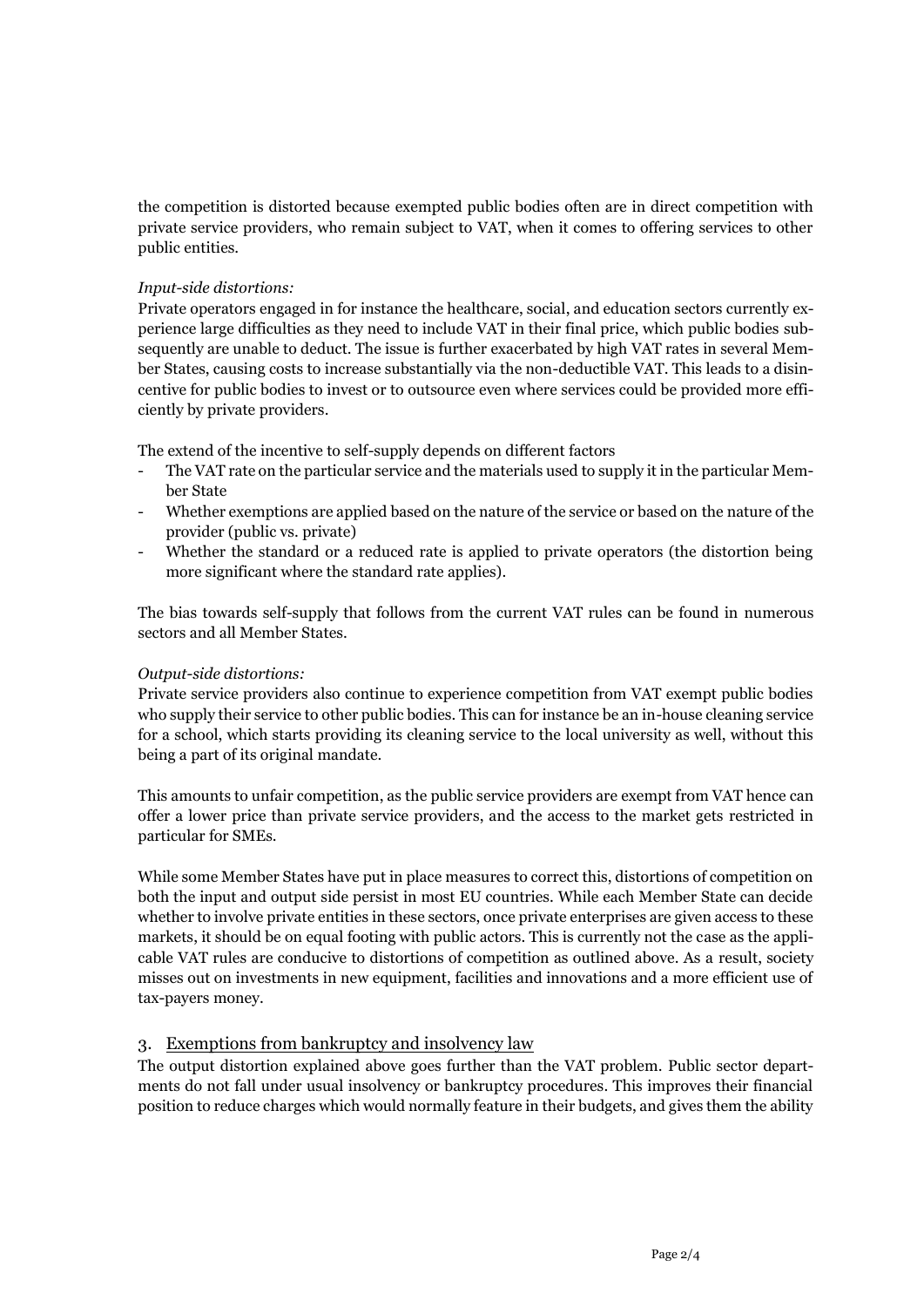to provide services at prices below the market price. One example of this would be non-for-profit public waste collection services, which extend their mandate to general carriage of goods. These public services are in direct competition with private carriage companies, but do not have to follow the same budgetary rules.

## 4. Unclear price determination

In situations where public bodies for good reason engage in activities which are or could also be provided by private businesses, it is important that these services are provided at market prices. If this is not the case, it will in effect be state aid to the buyer of the service and amount to unfair competition towards the private competitors. EBSA's members experience that it is often unclear how prices on services provided by public bodies is calculated, and that the methods differ. This not only results in unfair competition between public and private actors but also in an unleveled playing field in the EU, or even within one member state between different regions or municipalities.

## **Recommendation for action**

#### 1. Provide guidance on the new in-house public procurement rules

EBSA regrets the divergent implementation and interpretation of the in-house public procurement exemptions, and is of the option, that **the guidelines on these aspects should be updated to reflect the provisions in the new directive.** Some member states have issued useful guidance and these could be used as a source of inspiration. EBSA especially want it to be emphasized, that the implementation and use of public-public (including in-house) exemptions are optional and in no way obligatory.In addition, it should be underlined that the exemptions foreseen in the Directive, as well as the corresponding national transposition measures, should be interpreted strictly.

#### 2. Revising the VAT Directive art.13 and exchange best practices

In our view, the most effective way to address both the input and the output VAT distortion would be to ensure a full taxation model, notably through the elimination of art. 13 and art. 132-34 of Directive 2006/112 on the common system of value added tax (VAT Directive). A study conducted by Copenhagen Economic for the European Commission also concludes, that this model would bring the highest economic gains.

Nevertheless, EBSA realises that this option will be politically very difficult to follow, and therefore suggests **that art.13 is included in the upcoming review of the VAT directive and that it is redrafted and clarified together with art. 132.** In particular, the scope of art.132 should be limited and **the loosely defined "closely related services" should be excluded from the scope of the exemption.** Furthermore **the exemptions should be drafted on the basis of the character of the supply rather than on the character of the supplier.**

EBSA furthermore want to point the attention to the fact, that some Member States have made successful use of refund systems, while in other Member States it has been less successful and increased the administrative burdens. **Exchange of best-practices on these systems could be beneficial, and in any event, it is important that the systems apply equally to all exempted entities weather public or private.** The latter have for instance been a problem in Denmark,